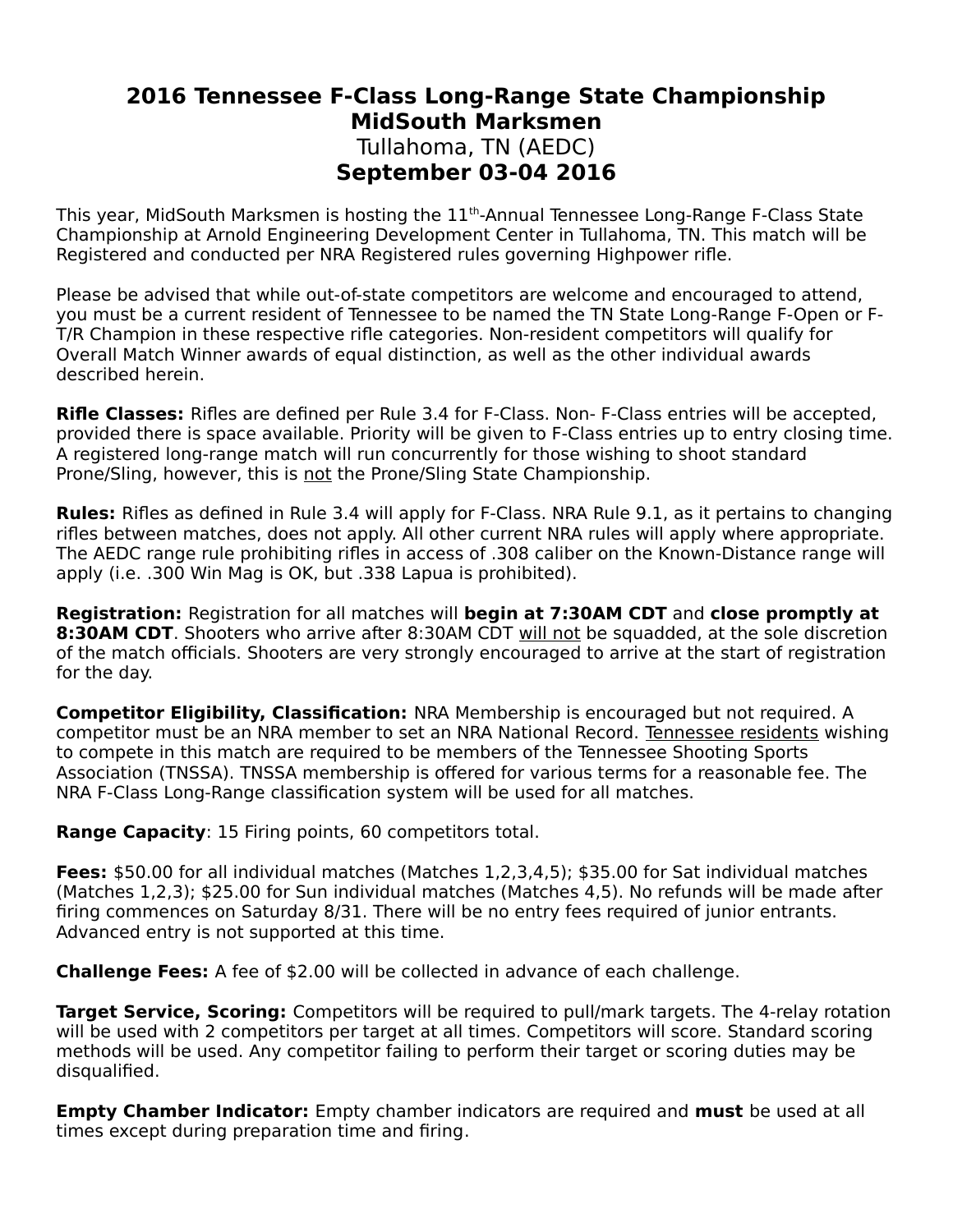**Squadding:** All matches will be squadded by the Chief Statistical Officer. CSO reserves the right to utilize seeded squadding throughout the event to ensure that top competitors shoot under similar conditions.

**Awards:** The awards schedule will be communicated to the competitors at the match. It is permissible for one individual to qualify for and win more than one award. The match directors may change the awards schedule if deemed advisable.

**Overall Awards (Match 6 or Aggregate):** The following overall awards will be given –

- Tennessee F-Open State Champion: Highest-scoring current TN resident F-Open competitor.
- Tennessee F-T/R State Champion: Highest-scoring current TN resident F-T/R competitor.
- Overall F-Open Match Winner: Highest-scoring F-Open competitor, without regard to residency.
- Overall F-T/R Match Winner: Highest-scoring F-T/R competitor, without regard to residency.

**20-shot Match Individual Awards (Matches 1,2,3,4,5):** The following awards will be given, without regard to residency, classification, or special category -

- The highest-scoring F-Open competitor for each individual Match 1,2,3,4,5 will receive a small award or pin.
- The highest-scoring F-T/R competitor for each individual Match 1,2,3,4,5 will receive a small award or pin.

**Special Individual Awards for F-Class Competitors (Match 6 or Aggregate):** The following awards will be given to the highest-scoring individuals in the following special categories, per NRA definitions thereof, without regard to residency, classification, or rifle type (F-Open vs. F-T/R) –

• **High Military/Police High Junior High Woman High Senior High Grand Senior**

**NRA Long-Range F-Class Classifications Awards (Match 6 or Aggregate):** The following awards will be given to the highest-scoring individuals in the following NRA classifications by rifle type, without regard to residency –

F-Open: • High Marksman • High Sharpshooter • High Expert • High Master • High High-Master

F-T/R: • High Marksman • High Sharpshooter • High Expert • High Master • High High-Master

**Challenge Period:** The Challenge period ends 20 minutes after the posting of the match results.

**Coaching:** Coaching during the scoring portion of a match will not be allowed. Coaching is only allowed during the "unlimited sighting shots" portion of the individual matches.

**Safety:** Safety will be of paramount importance in all activities and at all times. All rifles will have actions open with magazines removed and an empty chamber indicator inserted into the chamber, except when on the line during the preparation period or during firing.

For the safety of the pit crew, at the discretion of the match officials, a competitor who fails to hit the target within **SEVEN SHOTS** or fails to hit the target consistently may be directed to stop firing. For purposes of this rule, an oblong hole resulting from a ricochet does NOT count as a hit.

**Additional:** The management reserves the right to refuse any entry or cause the withdrawal of any competitor who endangers or interferes in any way with the harmony of the match. The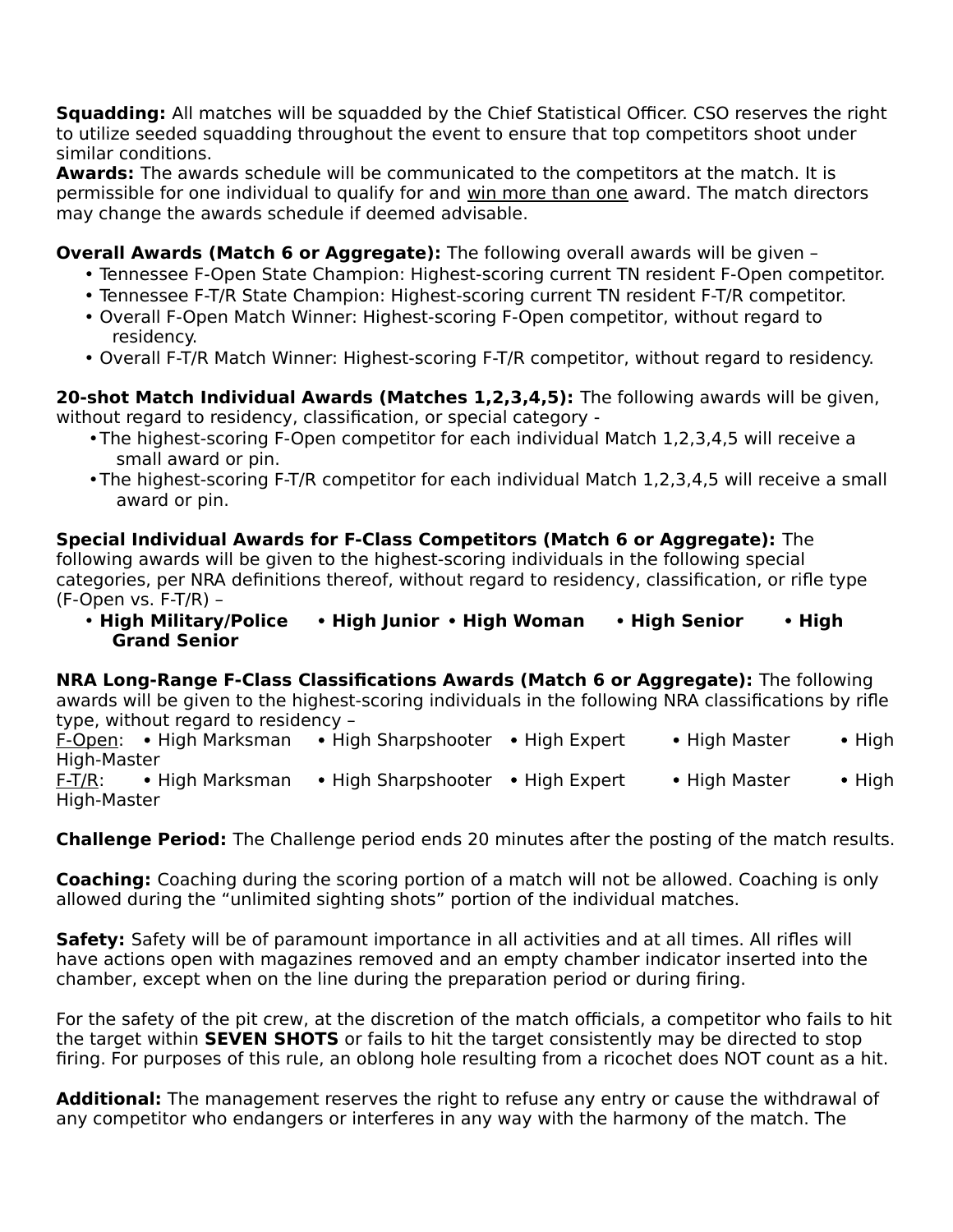management also reserves the right to change the match program without notice if deemed advisable. Competitors and spectators assume all risk of accident and loss of property and must have a signed Liability Statement on file before the match commences.

**Range Location:** Arnold Center Rifle Range, near Tullahoma, Tennessee, Arnold Air Force Base (AEDC). Take I-24 to exit 117. Turn toward the Arnold Center and travel about 8.5 miles to a brown sign that says "Arnold Rifle Range". The next road on the right, past the sign is B-5. Turn right onto B-5 and travel 1 mile to the range complex.

**Lodging:** Major motel chains are available at exit # 114. http://hotel-guides.us/tennessee/manchester-tn-hotels.html

**Special Notice:** Please be advised that AEDC is a National Guard Training Facility and while every effort has been made to minimize conflicts with National Guard training activities, our matches at AEDC are nonetheless subject to last minute alteration and or cancellation due to such conflicts. Every effort will be made to contact competitors, as far in advance as possible, should such a situation arise. Out of state competitors are encouraged to verify match schedules before departing for the range at [midsouthmarksmen.com.](http://midsouthmarksmen.com/)

Please consult the Accurate Shooter website for further information and updates to the program http://forum.accurateshooter.com/threads/2016-midsouth-marksmen-mr-lr-matches-aedctullahoma-tn.3891752/

**Contact info:** Tim Kreier [midsouthmarksmen@gmail.com](mailto:midsouthmarksmen@gmail.com)